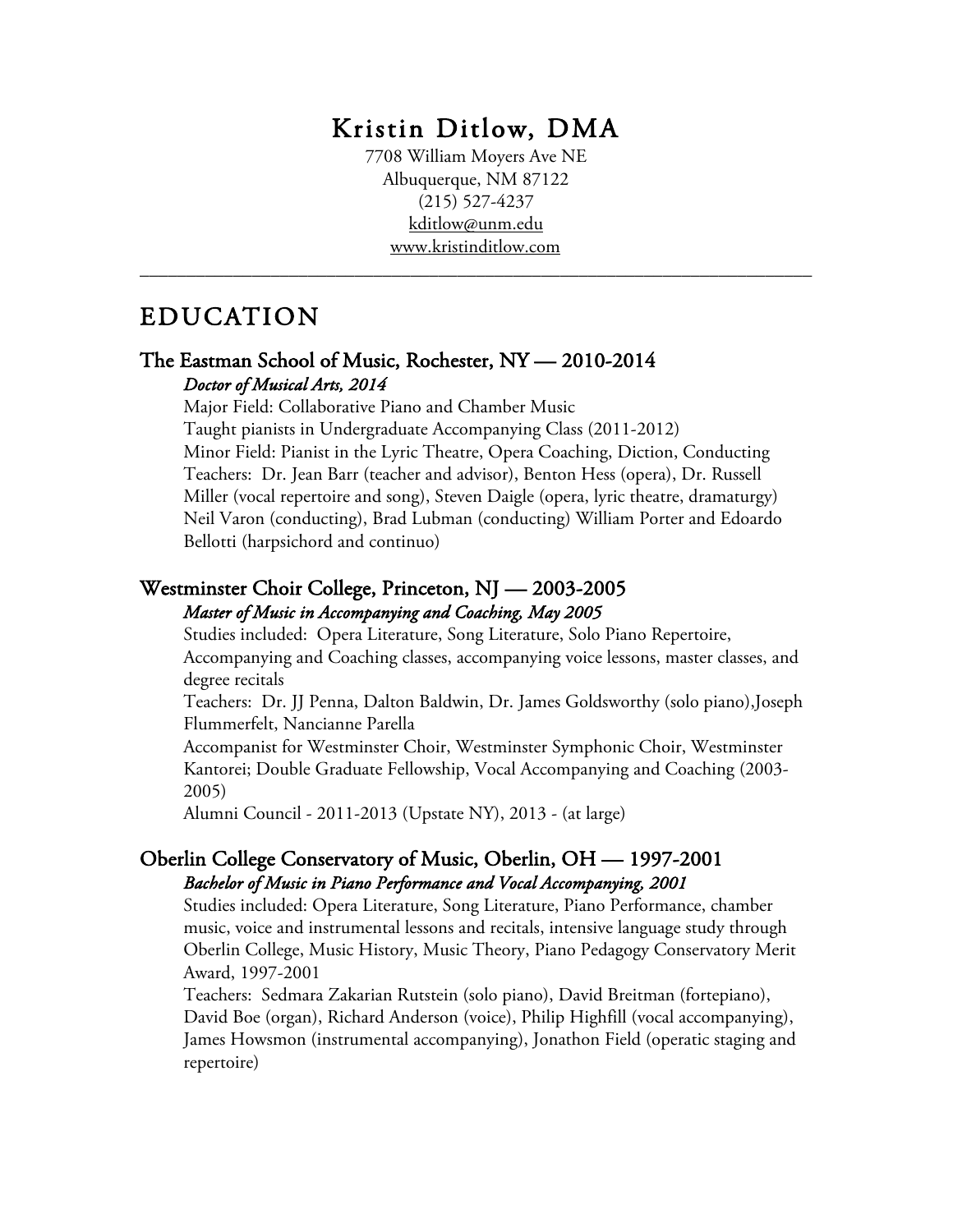### FACULTY EXPERIENCE

### Assistant Professor of Vocal Coaching, University of New Mexico — 2016 - Faculty Vocal Coach, University of New Mexico — 2014-2016

Instructor of *Senior and Graduate Voice Recital Preparation Class* Private vocal coach to vocal students Instructor of song literature, diction, advanced diction Instructor and Administrator of graduate choral conducting (2015-2016) Musical preparation of Opera Scenes and Mainstage Opera Conductor of World Premiere: *Elisha and the Bears* (Steve Block) Music Director, UNM Chamber Singers Conductor, *Speed Dating Tonight!* (2016) Conductor, *The Turn of the Screw* (2018) Conductor, *Mabel's Call* (2018) Instructor, *Wagner and the Dramatic Score* (2019\*)

### Guest Lecturer, Adams State University — 2018

Italian Diction – Review and Polish

### Guest Lecturer, Arizona State University — 2018

 Career / Artist Talk Italian Diction – Recitatives in *Don Giovanni*

### Master Class Teacher, Classical Singer Convention, Chicago, IL - 2017

 High School Students – Preparing for your College Audition Young Artists and Graduate Students -- Baroque Ornamentation and Style

### Faculty, *OperaWorks*, Advanced Artist Program— 2016

 Specialist in Baroque Repertoire Private vocal coach to vocal students Music Director, Performance Project

### Lecturer, Ithaca College — 2013-2014

Instructor, *Senior Voice Recital Preparation Class* (Performance and Education majors) Private vocal coach to members of the class of 2013-2014 Coach to vocal-piano duos, to prepare upcoming recitals

### Guest Music Director, University of Wisconsin Stevens Point — 2013-2018

Guest master classes for students Coached and Performed: *Old Maid and the Thief, A Hand of Bridge, The Telephone*  (2014), *The Magic Flute* (2016), *Suor Angelica – Gianni Schicchi* (2018) Arranger of world-premiere version of *Magic Flute* for piano, percussion and winds Faculty Recital with Dr. Matthew Markham, November 2015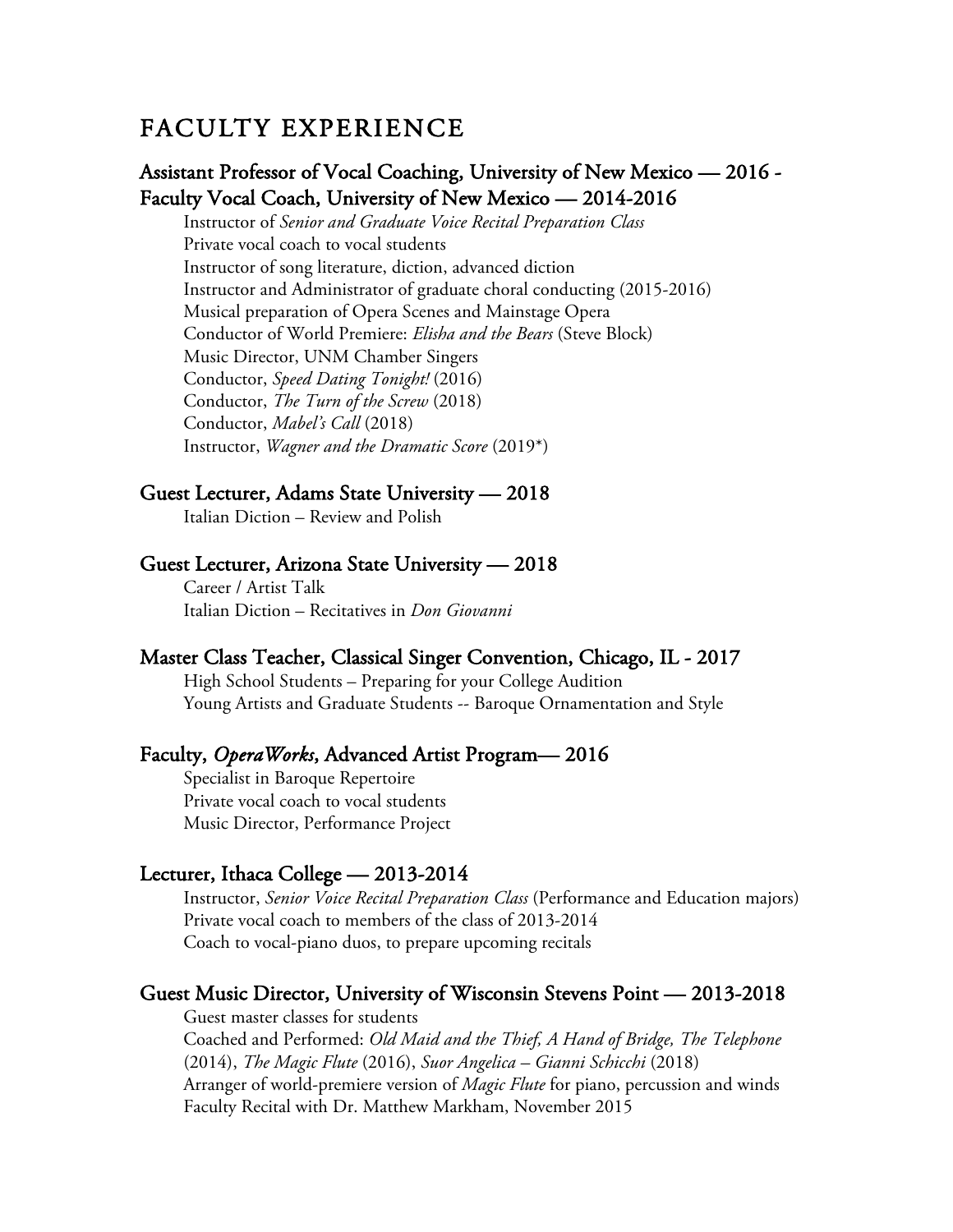### Faculty Vocal Coach, CoOPERAtive Program — 2013-2014

Faculty vocal coach for Fellows and Young Artists

### Guest Pianist/Stage Director/Coach, Roberts Wesleyan College — 2010-2014

Coach of Degree Recitalists in the Voice Department Accompanist for Competitions, Recitals, Recordings in the Vocal and Instrumental Departments Stage Director and Dramaturg, *Dido and Aeneas* (Purcell) Official Accompanist for Master Classes of Jonathan Beyer, Michael Sylvester, and Ben Heppner

### Music Director/Conductor, Eastman Opera Theatre — 2010-2013

*Assassins*, Stephen Sondheim (Double-cast, with orchestra) Assistant and Rehearsal Conductor, *Street Scene* (Kurt Weill); *Orfeo ed Euridice* (Gluck) Supervised and taught Graduate Assistant Pianists Language Coach, *Manon* (Massenet), *Orlando* (Handel), *Orfeo ed Euridice* (Gluck)

### Faculty Coach, Crescendo Institute, Sárospatak, Hungary — 2011-2015

Prepared and performed songs for Matté Hollös song master class Coached vocalists, coached and performed opera scenes Co-taught *Bel Canto* masterclasses with Paolo Paroni Assistant Conductor and Diction Coach, *Dido and Aeneas* Taught Song Mastercourse (songs of Robert Schumann, texts of Ady Endre) Vocal Coach and Assistant Conductor, *Don Giovanni*  "Techniques of Coaching: Mozart's *da Ponte* Operas" Sacred Songs of Wolf and Dvořák Soloist: *Brandenburg Concerto No. 5,* J. S. Bach - Paolo Paroni, conductor Barber: *Hermit Songs* Schubert: *Mignon* and *Mayerhofr* Lieder

### Faculty Coach, Ameropera Festival, Prague, Czech Republic — 2006, 2011

Presented master class: *Preparing for the First Rehearsal* Accompanied and coached sonatas, pieces, lieder, concerti for two student concerts Collaborated with faculty colleagues for opening concerts Lecture: *Texts in the Operas of Mozart*

### Faculty Coach, Si Parla, Si Canta, Urbania, Italy — 2011, 2012

Coached singers and opera scenes in Italian Performed concerts in Urbania, Fossombrone, Piobbico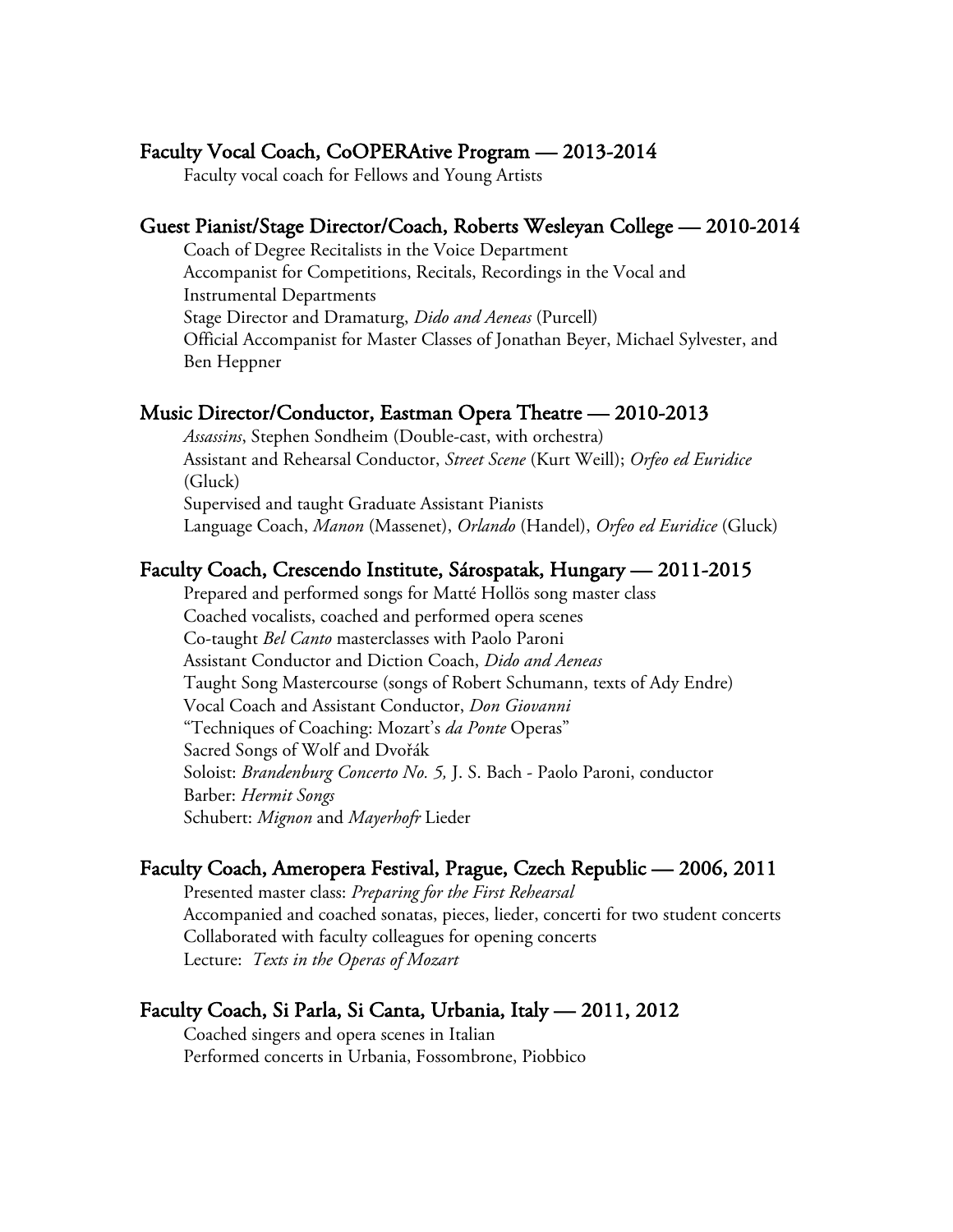### Assistant Conductor, Eastman Opera Theatre — 2010-2014

Prepared two casts of *Orfeo ed Euridice* as principal coach/assistant conductor Assistant Conductor and Auxiliary Keyboard, *Manon*  Played stagings for Eastman Opera Theatre Administered entrance musician interviews to prospective auditioning students

### Music Staff, Curtis Institute of Music — 2007-2010

Played voice lessons, auditions, stagings, performances, ran supertitles Repertoire: *L'elisir d'amore; Ainadamar, Don Giovanni, The Medium, Il Viaggio a Reims, The Rake's Progress, La Sonnambula, Antony and Cleopatra, Il barbiere di siviglia*

### Assistant Conductor, DeSales University, Center Valley, PA — 2007-2009

Accompanied and coached for the Liturgical Choir Conducted choir rehearsals and performances

### Lecturer, Westminster Choir College — 2006-2007

Taught French, German, Italian, and English diction (IPA)

### Vocal Coach, Westminster Choir College — 2006-2007

Played weekly voice lessons, coached vocalists weekly, taught Opera Workshop Assistant Conductor, Westminster Opera Theatre

### Assistant Conductor, Princeton University — 2006

St. Matthew Passion, continuo and rehearsal pianist (Richard TangYuk, conductor)

#### Artist-in-Residence, Community Music School, Trappe, PA — 2001-2004

Piano Faculty Member. Author, *Piano Curriculum*, Community Music School Pianist and Founder, *Mühlenberg Piano Quartet*, Faculty, *Crescendo Summer Music Camp*

### Faculty, Settlement Music School, Philadelphia, PA — 2001-2010

Piano Faculty Member Staff Accompanist, Faculty Collaborations Official Accompanist: Master Classes, Philadelphia Chamber Music Society

### Music Director, Oberlin Opera Theatre — 2001

Repertoire: *Starbird* (Henry Mollicone); prepared cast, to be conducted by composer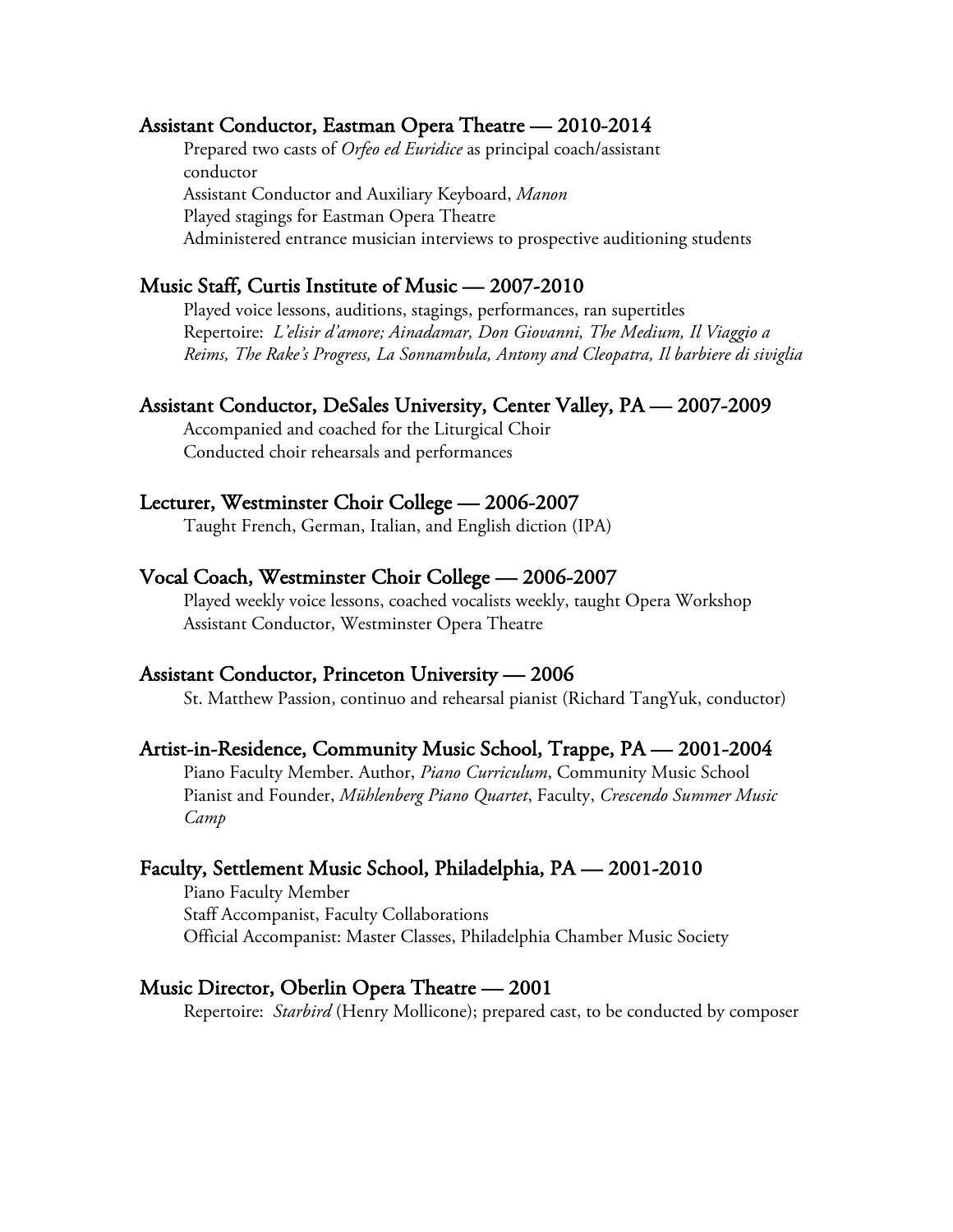### PROFESSIONAL EXPERIENCE: OPERA/CHORAL/VOCAL

### Conductor, *New Mexico Philharmonic*, 2018

 *Hail, Britannia!*  Facilitated Outreach with Albuquerque Public Schools – Cleveland and Jackson Middle Schools Original arrangements of *Hail, Britannia!* and *God Save the Queen*

### Recital Pianist, *Justin Hopkins*, Bass-Baritone, 2018

 Recital repertoire includes songs of Sergei Rachmaninoff (sung in Russian) and traditional spirituals. Engagements: Albuquerque, NM and Philadelphia, PA (upcoming).

### Recital Pianist, *Laura Osgood-Brown*, Soprano, 2012 –

Recitalists, Kirkbride Recital Series, Traverse City, MI (2018) Recitalists, Faculty and Guest Recital, University of New Mexico (2018) Team Winners of Jesse Kneisel Lieder Competition, Eastman School of Music (2014) Recitalists at Eastman School of Music and \_\_\_\_ Concert Series (2012)

### Conductor, *St. John's Bach Project,* Albuquerque, NM – 2018

Harpsichord soloist for *Well-Tempered Clavier, Volume II* (excerpts), conductor and continuo for Cantata 212.

### Fellowship Pianist, *Franz Schubert Institut,* Baden-bei-Wien, Austria— 2017

Team pianist for Whitney Sloan (soprano), working alongside regular coaches Frans Hujits, Jan Willem Neilike, performer for master classes with Elly Ameling, Helmut Deutsch, Dr. Deen Larsen, Roger Vignoles, Robert Holl, Julius Drake, Birgid Steinberger, Waltraud Österreicher, Armin Zanner.

### Conductor, *Illinois Bach Academy* — 2017

Repertoire: *St. John Passion*

### Conductor – Music Director, *Los Bufones – NHCC – Teatro Paraguas* — 2017 World premiere production (January, 2017), in conjunction with National Hispanic

Cultural Center and Teatro Paraguas. Future productions are planned for the Spanish Consulate, future projects with the Cervantes Institute.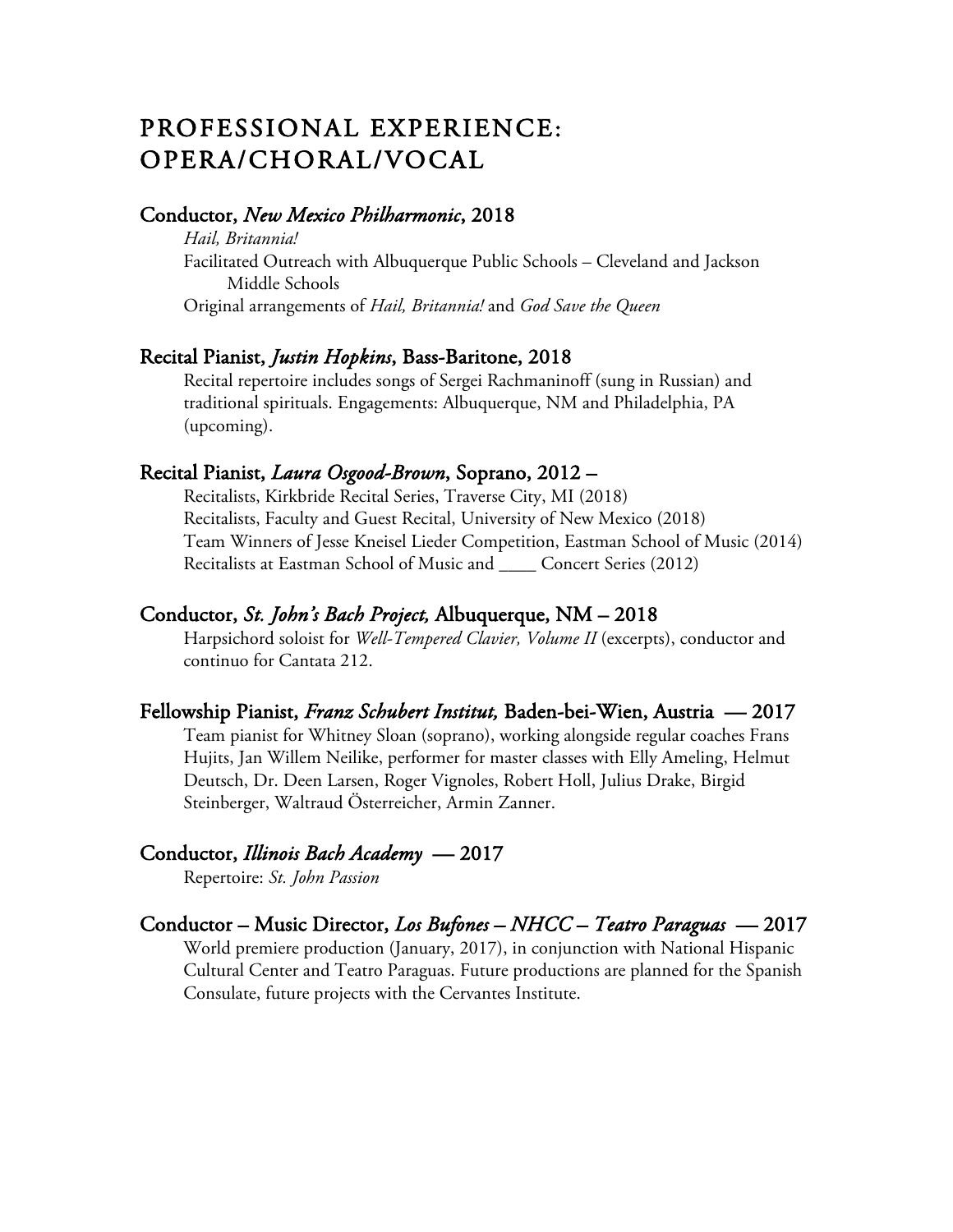### Music Director, Speaker, Pianist — *Santa Fe Opera* — 2016-2018

Music Director, workshop, world premiere and tour, *UnShakeable* Composer Joseph Illick, Librettist Andrea Fellows-Walters Guest speaker at Santa Fe Opera Guild Salon, November 2017 Invited Guest Conductor, Santa Fe Opera Guild (November, 2018) Audition pianist, Santa Fe Opera Apprentice Audtions (2018)

### Presenter, *College Music Society National Conference*, Santa Fe, NM – 2016

 Lecture recital presented with baritone, Dr Michael Hix "Lieder of Eisler as Propaganda"

### Music Director, Harwood Museum of Art / Wurlitzer Foundation – 2016

Music Director, workshop and New Mexico Premiere, *Mabel's Call*, Nell Shaw Cohen Taos, NM

### Recital Partner, *Tara Venditti*, mezzo-soprano – 2016 –

Recital performances in Darmstadt, Germany, and Albuquerque, NM. Works by Tom Cipullo, Stefan Hakenberg, Karola Obermüller, and Peter Gilbert

### Official Pianist, Metropolitan Opera National Council — 2016-2018

Accompanist for the inaugural Albuquerque District Auditions, re-engaged for 2018

### Conductor, Associate Conductor and Chorus Master, Opera Southwest, Albuquerque, NM — 2016 – present

### Pianist, Opera Southwest, Albuquerque, NM — 2014-2016

Audition pianist, Recitalist, Community Outreach *Cover Conductor*, Il Turco in Italia (Anthony Barrese, conductor): March 2016 Chorus Master and Associate Conductor, *Tancredi,Pagliacci,Guillaume Tell* Coach for the Apprentice Program (2017 -) Conductor, New Years' Eve Gala (2018) Conductor, *Norma* (April, 2018)

### Rehearsal Pianist, InterMountainOpera Bozeman, Bozeman, MT — 2015 -

Rehearsal pianist, *Pirates of Penzance* (2018) Rehearsal pianist, *Suor Angelica-Gianni Schicchi* (2015) Auxiliary keyboard in pit for performances. Coach for chorus and principals. **Outreach** 

### Music Director, Bach by Candlelight, Philadelphia,  $PA = 2013 - present^*$

Programmer and Curator Coach and Preparer of all Vocal Works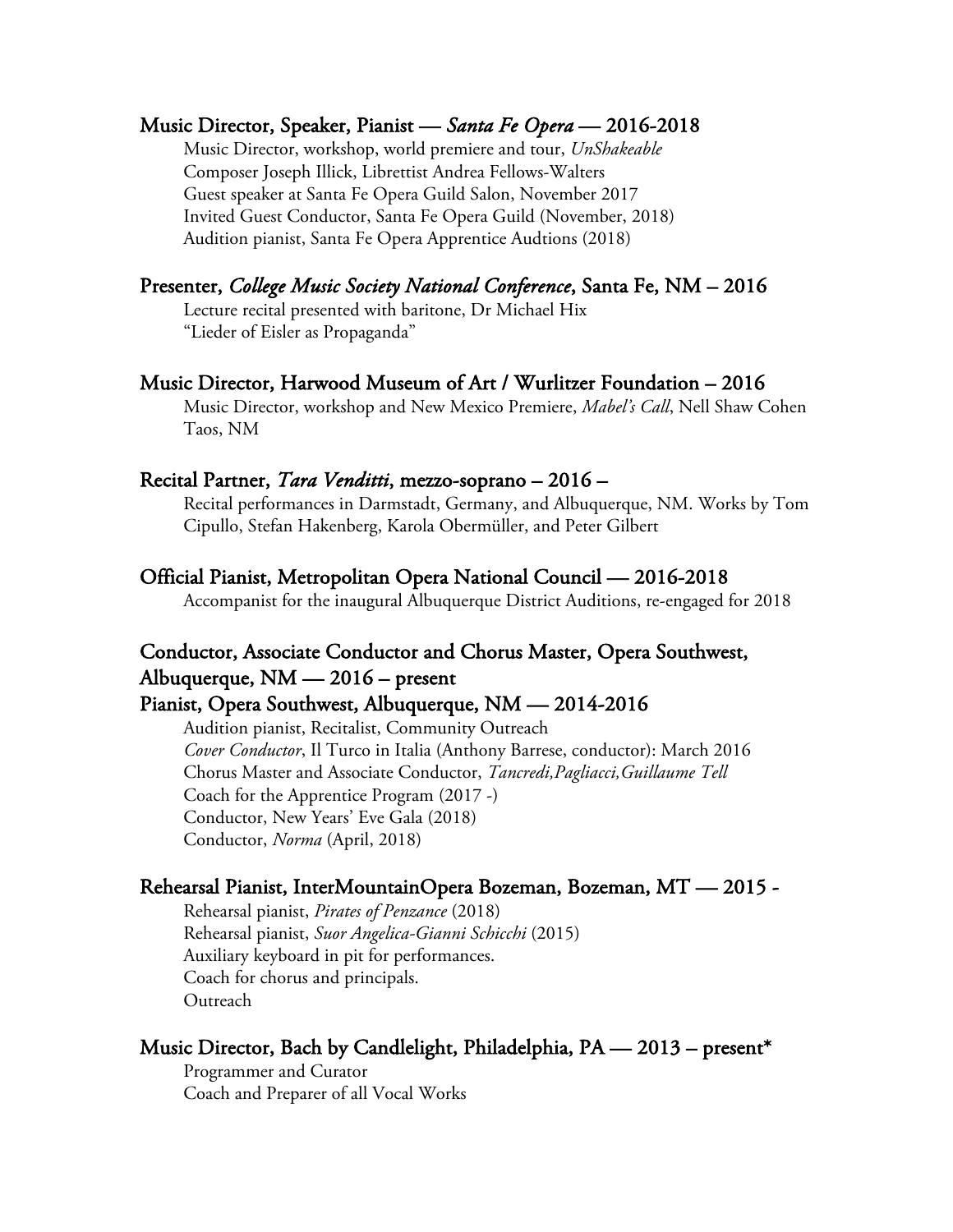Harpsichord and Piano Soloist (*Brandenburg Concerto No. 5; Triple Concerto in a minor, Double Concerto for Two Harpsichords in c minor*) Continuo player

### Principal Coach, Syracuse Opera, Syracuse, NY — 2013-2014

Principal Coach, Resident Artist Program Principal Coach, *La Tragédie de Carmen*, and *Maria de Buenos Aires* Performances on the radio and throughout Central New York Master class, Onondaga Community College

#### Pianist, Opera Philadelphia, Philadelphia, PA — 2008-2010

Repertoire: *La Traviata, Turandot, L'italiana in Algeri* Supertitles operator Played concerts and publicity events Rehearsal Pianist: choral, stagings, recitatives

### Rehearsal Pianist, Spoleto Festival USA, Charleston, SC — 2011

Repertoire: Menotti, *The Medium, c*onducted by Joseph Flummerfelt

#### Head Coach, Opera in the Ozarks, Eureka Springs, AR — 2009-2010

Administrative duties Taught Italian, English, French diction Taught workshops in Italian *recitativo secco,* Backstage conducting Music Director, Outreach Programs and Opera Scenes

#### Pianist, Imagination Sound, New York, NY — 2008

Repertoire: Works of George Andoniadis World Premiere: *Lincoln - A Poetic Opera* Songs: texts of Edna St. Vincent Millay, Emily Dickinson

#### Accompanist, The Hill School, Pottstown, PA — 2001-2010

Rehearsal and Performance Accompanist: Fall, Winter, Spring Choral Festivals

#### Accompanist, Oratorio Society of New York, New York, NY — 2005

Accompanist for finals, Oratorio Competition, Carnegie Hall, NY

#### Music Director, Delaware Valley Opera, Philadelphia, PA — 2009-2010

Gala - Fundraiser, *A Masked Ball* Repertoire: *Cavalleria Rusticana (Mascagni) - I Pagliacci (Leoncavallo)*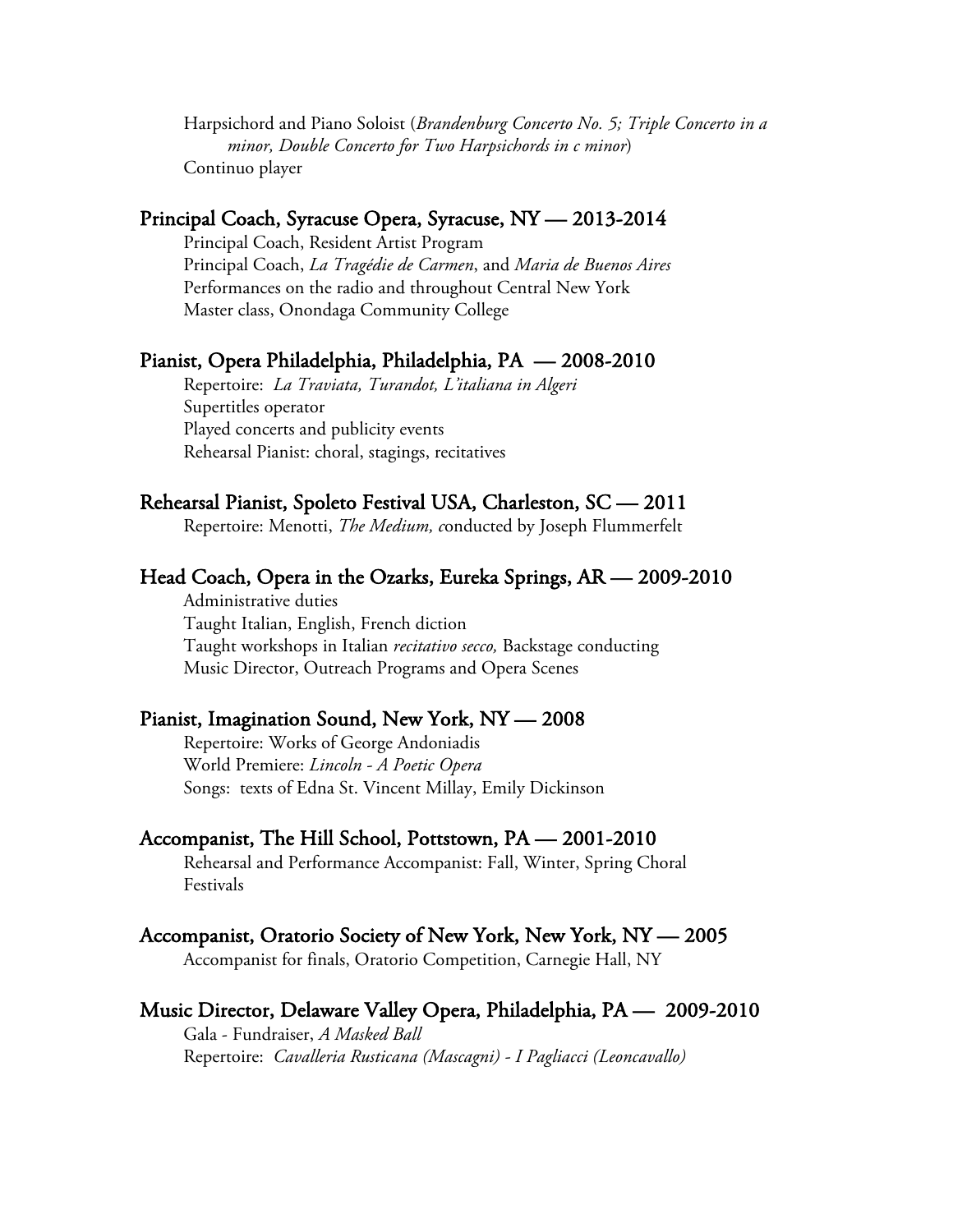### Pianist, Baldwin-Wallace Art Song Festival, Berea, OH — 2006, 2008

Team pianist with Sarah Joanne Davis, soprano and Matthew Markham, baritone

### Pianist, Barry Alexander Competition, New York, NY — 2008

Repertoire: Art Songs, with Sarah Joanne Davis, Weill Hall, NY

### Apprentice Coach, Merola / SFO, San Francisco, CA — 2007

Repertoire: *The Hotel Casablanca* (Thomas Pasatieri); *La Cenerentola*, standard arias, scenes and songs for master classes, workshops, public concerts, radio broadcasts, competitions and auditions Teachers: Warren Jones, Martin Katz, Carol Vaness, Jane Eaglen, Mark Morash, Carol Isaac, Kathy Cathcart, Peter Grunberg (prompting), Stephen Lord, Joseph Illick, Richard Kagen

### Music Director, Princeton Festival, Princeton, NJ — 2006

Repertoire: *The Old Maid and the Thief*  Played all stagings and performance

### Music and Stage Director, Salon 33, Princeton, NJ — 2006

Repertoire: *The Impresario;* Pre-Concert Lecture: *200 Years of the Diva*

### Pianist, Swarthmore Opera Theatre, Swarthmore, PA — 2006

Repertoire: *L'elisir d'amore*

#### Assistant Conductor, Princeton Pro Musica, Princeton, NJ — 2005-2007

Repertoire: *Sonata for Two Pianos and Percussion* (Bartok); choral works of Bach, Britten, Susa, Mozart, Brahms. Rehearsal pianist, Sectionals, Diction coaching,Concert accompanying

### Vocal Piano Fellow, Tanglewood Music Center, Lenox, MA — 2004

Conductors: Craig Smith, Robert Spano, Alan Pierson Coaches: Dawn Upshaw, Lucy Shelton, Karl Paulnack, Dennis Helmrich, Kayo Iwama, Kenneth Griffiths, Alan Smith, Joseph Silverstein, Malcolm Martineau Repertoire (includes): Berio *Sinfonia* (Piano soloist with Orchestra); Ives songs; Canticle IV (*Britten*); Winter Words (*Britten*); Villa-Lobos songs in Portuguese

#### Accompanist, Westminster Choir College, Princeton, NJ — 2003-2007

Ensembles: Westminster Symphonic Choir, Westminster Choir, Westminster Kantorei, New York Philharmonic, Cleveland Orchestra Recitals, Master Classes, Performances with vocal students Repertoire (includes): *Symphony No. 9* (Beethoven); shorts works of Berlioz; *Parsifal*  excerpts; *Candide* (Bernstein), *Missa Solemnis* (Beethoven)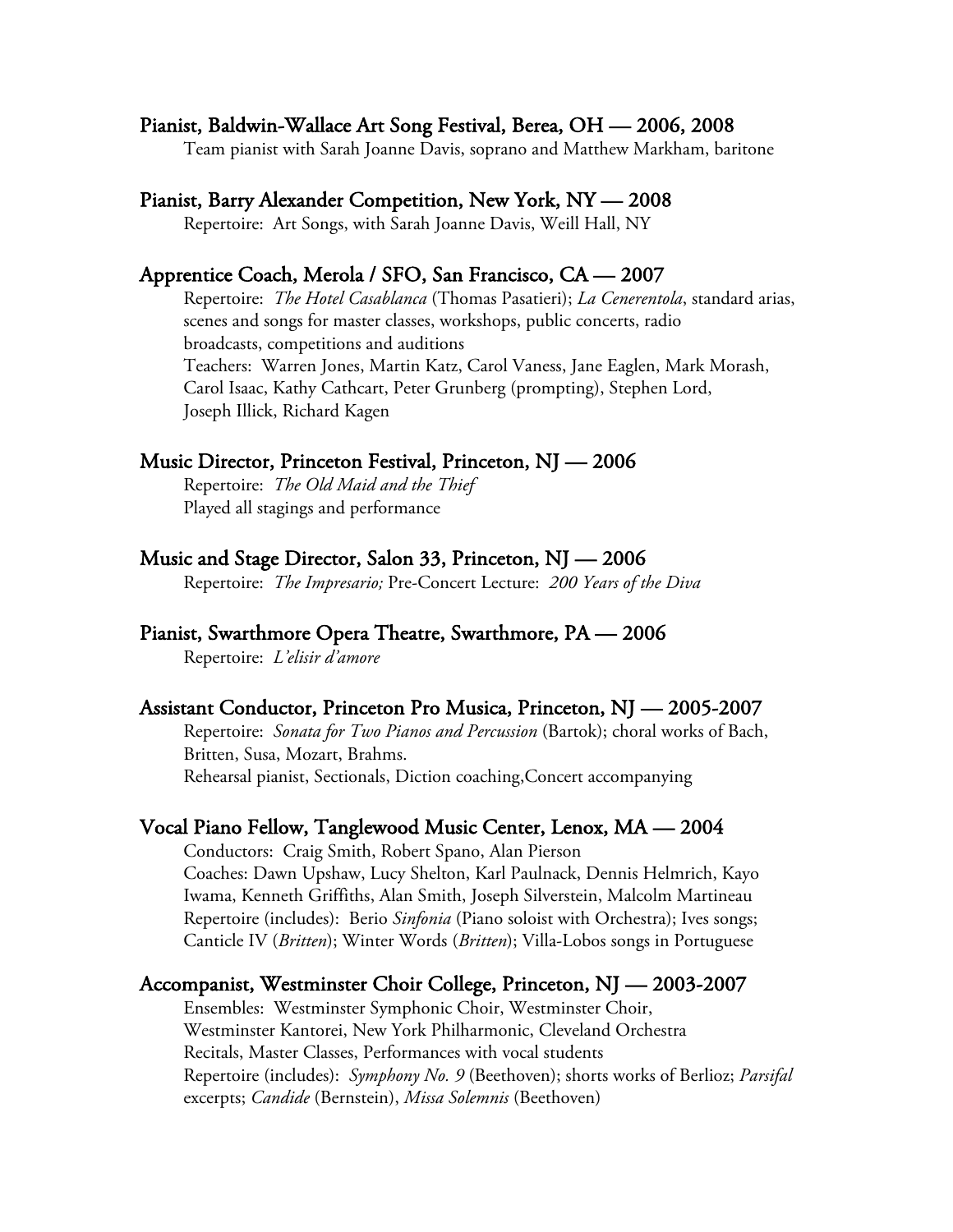Conductors-Teachers: Joseph Flummerfelt, Andrew Megill, Nancianne Parella, Sir Colin Davis, Pierre Boulez, Marin Alsop, Laura Brooks Rice, Sharon Sweet, Faith Esham, Dr. Scott McCoy, Dr. JJ Penna, Dr. James Goldsworthy, Daniel Beckwith

### PROFESSIONAL EXPERIENCE: INSTRUMENTAL/SOLO

### Soloist, New Mexico Philharmonic – 2017

 Bach, Concerto for two harpsichords, BWV 1060; Mozart, Concerto for two pianos in E-flat major, K. 365

#### Albuquerque meets Darmstadt — 2015-present

Performances, Creative Work, and Research based on the Darmstadt *Ferienkurse,* its heritage, and its progeny and influence.

Repertoire includes works by: Milton Babbitt, Volker Blumenthaler, Peter Gilbert, Richard Hermann, José-Luis Hurtado, Cord Meijering, and Karola Obermüller.

Performances: 2015 - Nürnberg / Villa Teepe; Darmstadt / Akademie für Tonkunst (Kleiner Saal), 2016 - University of New Mexico. Recital partners include Tara Venditti, mezzo soprano, in Darmstadt and Albuquerque (2016), works of Cipullo and Stefan Hakenberg.

### Accompanist, Ellen Rose, viola (Principal, Dallas Symphony) — 2011-present

Performances include appearances throughout Hungary, Texas, New York State, and mainland China. Recent tour of mainland China included master classes and formal recitals at the Conservatories of Beijing and Shanghai, and performances and public master classes in Kunming.

### Guest Pianist, Moravian String Quartet, Bethlehem, PA — 2009-present

Repertoire includes: Franck and Brahms Quintets

### Principal Pianist, Satori, Bethlehem, PA — 2006-2010

Repertoire includes works by: Beethoven, Brahms, Martinů, Schumann, Shostakovich Master Classes given at Kutztown University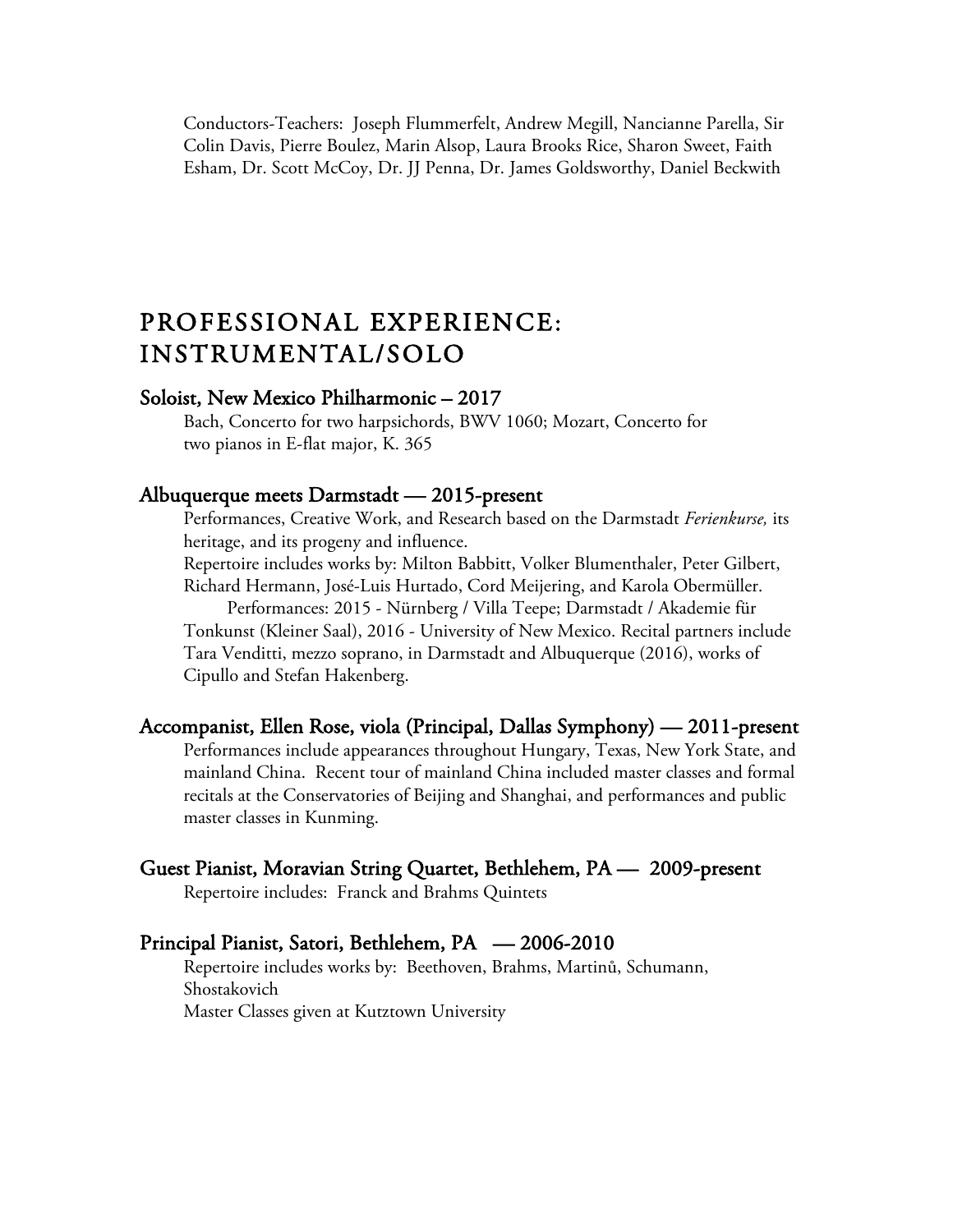### Founder-Pianist, Lukens Piano Trio, PA — 2005-present

Over 80 concert performances throughout the East Coast Recent appearances at the Harry Jacobs Chamber Music Society and as guest clinicians at Georgia Regents University (Reviews available upon request)

Maintains active presence on the Web, www.lukenspianotrio.com Guest performances with members of the Philadelphia Orchestra, Allentown Symphony; guest performances with vocalists: Aurora Micu, Randall Scarlata, Kevin Radtke, Brian Mextorf, Ashley Carver, Lucas Levy, Ellen Broen, Constance Fee, Mark Moliterno, Victoria Browers

### Piano Soloist, Tanglewood Music Center, Lenox, MA — 2004

Repertoire: Berio, *Sinfonia*

### Concerto Soloist, Trappe Chamber Players, Trappe, PA — 2001- 2004

Repertoire: Bach, Concerto in d; Beethoven, *Choral Fantasy*

### Guest Pianist, Finchcocks Piano Museum, Kent, UK — 2002

Soloist and Demonstrator, "Open Days" Soloist, Special Concert at Finchcocks

### Duo-Partner, Mascaro-Ditlow flute-piano duo — 2001-present

Recording: *The Mouquet Collection* (available on amazon.com and through *FluteWorld*) Recitalists: throughout PA, NJ, NY, OH, AR, and Czech Republic

### Founder-Pianist, Mühlenberg Piano Quartet, PA — 2001-present

Over 50 concert performances throughout the East Coast Grant Recipients, Five-County Arts Foundation Grant Recipients, Presser Foundation Commissioned Work: *Quartet*, Eric Sessler Winners, MTNA Young Artist Chamber Music, PA and East Coast (2004) Finalists, MTNA Young Artist Chamber Music, National (2004) Educational Residency, Souderton School District, PA (2004)

### COMMISSIONS

### Hakenberg, Stefan. *Versuch und Scheitern* – 2016 Solo piano. Part of the piano and voice version of *Schau nicht zurück, Orfeo!*  First performance – November 22, 2016.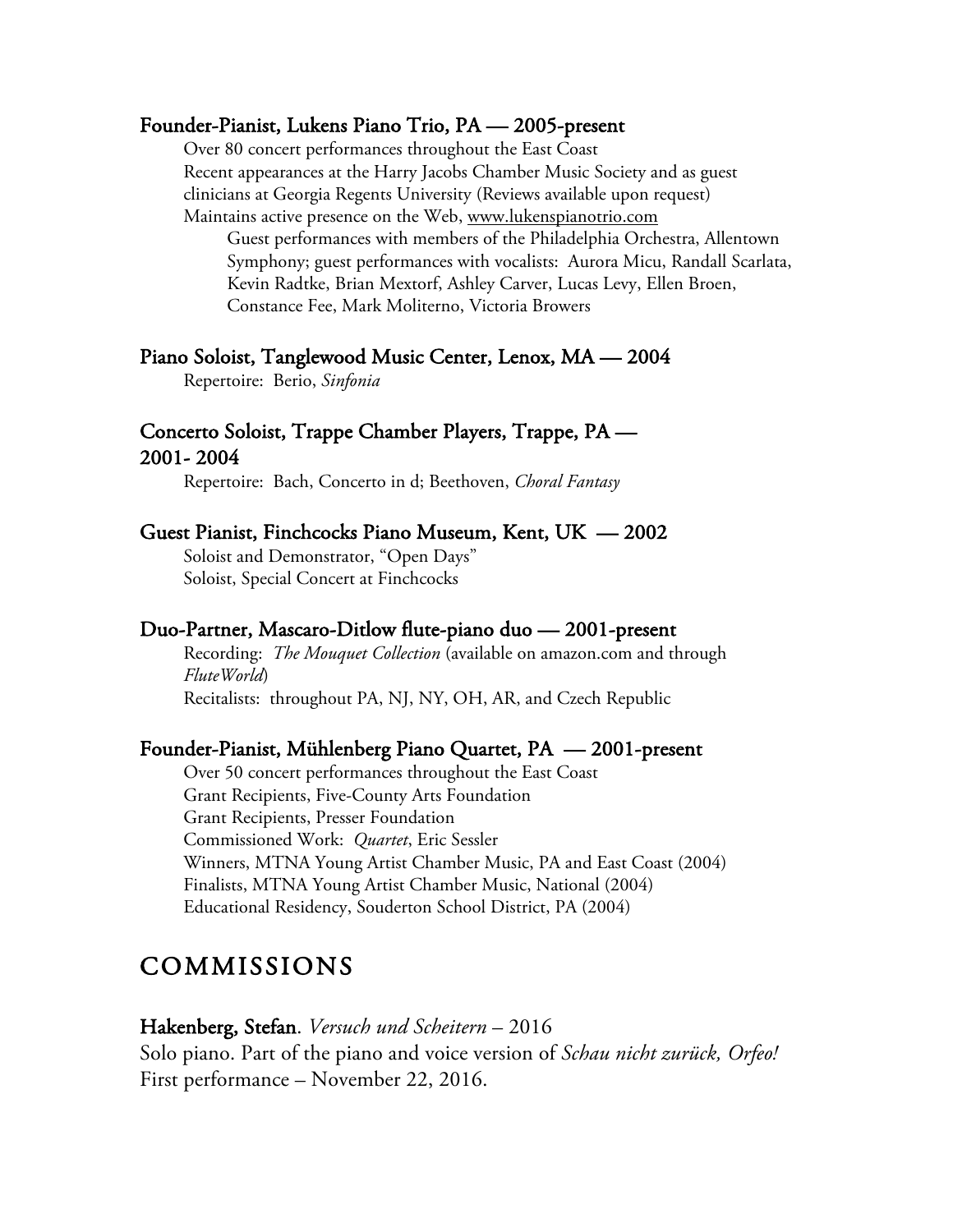Culberson, Nathan. *Pulchra America –* 2016 SATB Chorus a cappella. First performance, November 8, 2016 (five performances total).

Cummings, Daniel. *Rhapsody* – 2016 Solo piano. First performance, January 22, 2016.

### LIBRETTIST-COMPOSER-ARRANGER

The Birthmark.\* Libretto in process, commissioned by composer Daniel Cummings. Based on the short story by Nathaniel Hawthorne.

Hail, Britannia! and God Save the Queen. Arrangement for full string orchestra, SATB choir (collegiate or professional level), and antiphonal strings (middle-school string level or above) on the refrains. First performed by the New Mexico Philharmonic, April, 2018.

"Flying Off the Handel." *A pastiche comic opera in two acts,* with ensemble and aria music written by George Frederick Handel and original recitatives by Kristin Ditlow. Arias had customized ornaments for each student. Premiered at University of New Mexico, 2017.

The Magic Flute. Arrangement for piano, glockenspiel, timpani, flute, clarinet, oboe, and bassoon. First performed at the University of Wiscsonin – Stevens Point, April 2016. Parts and score available by rental.

## ADJUDICATION/JUDGING/SERVICE

PMTNM Judge, Voice, Central New Mexico – 2018

PMTNM Judge, Piano, Northern New Mexico – 2018

NATS Judge, Rio Grande Valley District – 2018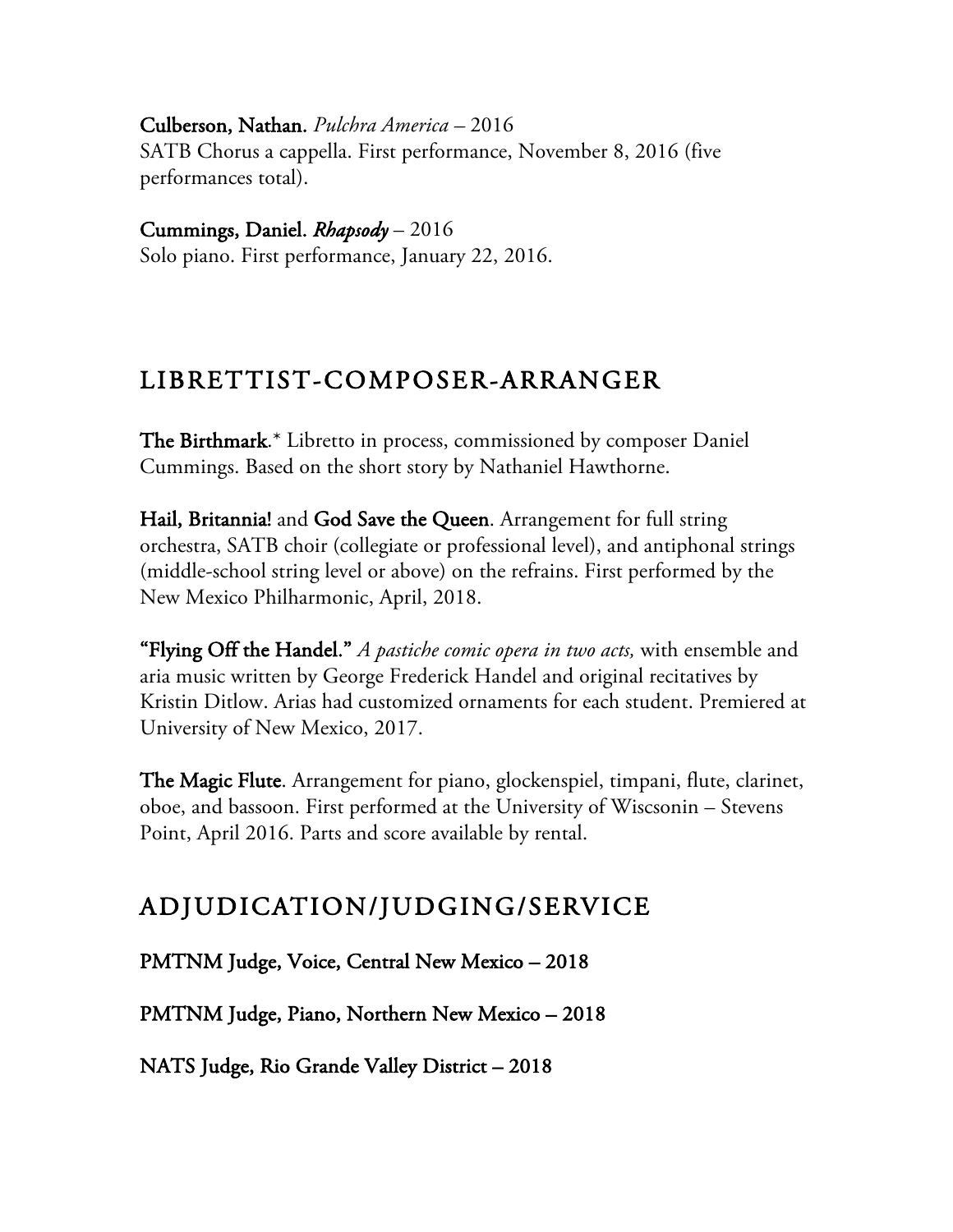### Classical Singer National Competition – Chicago, IL – 2017

### Artistic Director, Dennis Alexander Piano Competition — 2016

Hiring judges, fundraising, scheduling, event planning, web design, publicity

### Dennis Alexander Piano Competition — 2015

Adjudicator, Piano, ages 5-18

### Publicity, University of New Mexico, Music Department – 2014 -

 Production photography, UNM Opera Theater Video editing of live performances Press release writing and editing

### Keith Snell Sonata Competition, Santa Fe — 2015

Adjudicator, Piano, ages 5-18

### Albuquerque Music Teachers Association — 2014 — current\*

High School Honors Piano (2015) High School Honors Voice (2014)

### Rotary Scholarship, Rochester, NY — 2012

High School Honors Voice, Scholarship competition

### RECORDINGS

### Journey — 2015-2016

Eric Lau, saxophone Works of Laitman, Messiaen, Cesti, Caldara, Pergolesi, Giordano, Vivaldi Blue Griffin Label Produced and recorded by Sergei Kvitko

### Providence— 2014-2018

Ellen Rose, viola Works of Britten, Dowland, Clarke, Messiaen, Vaughan Williams, and Puccini Dallas Symphony Orchestra / Affetto Records / distributed by Naxos Produced and recorded by John Baker / Affetto Records Released September 21, 2018 in the United States and abroad Submitted for Grammy Nomination, 2018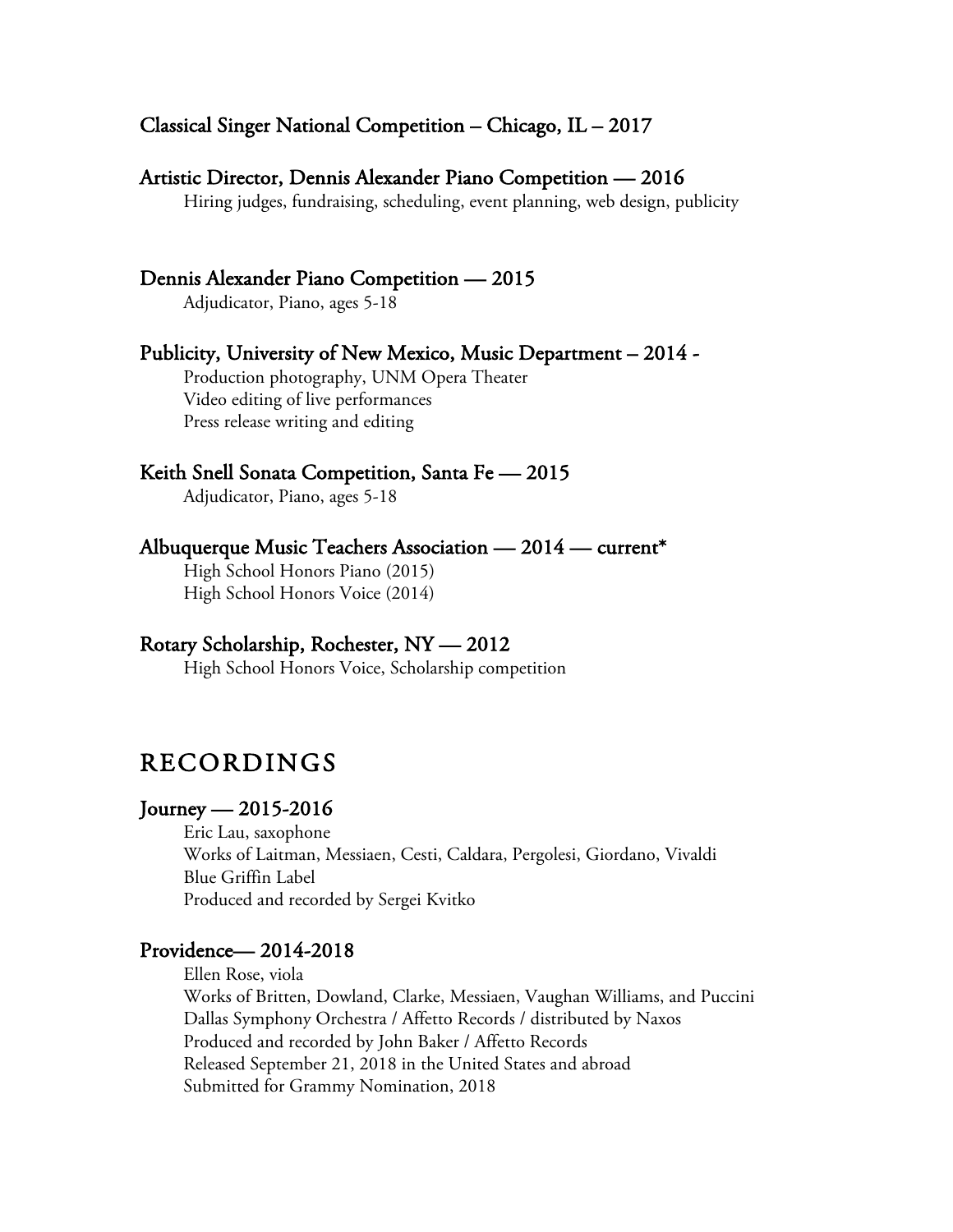### GIA Publications: Teaching the Middle School Choir — 2013

Paul Head, Conductor. University of Delaware Chorale

### Sing We Joy!  $-2013$

Concentus Womens' Chorus, Gwendolyn Gassler, conductor.

### PBS Great Performances — 2004

Bernstein's *Candide*, New York Philharmonic. Marin Alsop, Conductor. Westminster Symphonic Choir, rehearsal accompanist.

### ECS Schirmer — 2001-2002

Henry Mollicone, *Starbird*

#### The Mouquet Collection — 2002

Veronica Mascaro, flute. The complete works of Jules Bouquet for flute and piano.

### AWARDS AND HONORS

### College of Fine Arts Grant / University of New Mexico — 2017

For travel and research support to Austria, *Franz Schubert Institut*, 2017.

O'Donnell Foundation, Dallas Symphony Orchestra — 2012-2017

For continued collaboration and performance with violist Ellen Rose.

#### Jesse Kneisel Lieder Competition — 2014

Second place as pianist. Partner: Laura Osgood Brown, soprano

### C. Eschenbach Award — 2012

 Award from the Eastman School of Music, celebrating a specialist in collaborative piano for voice.

Merola Career Grants — 2007-2008 Awarded by competitive application to the Merola Fund (San Francisco Opera Center)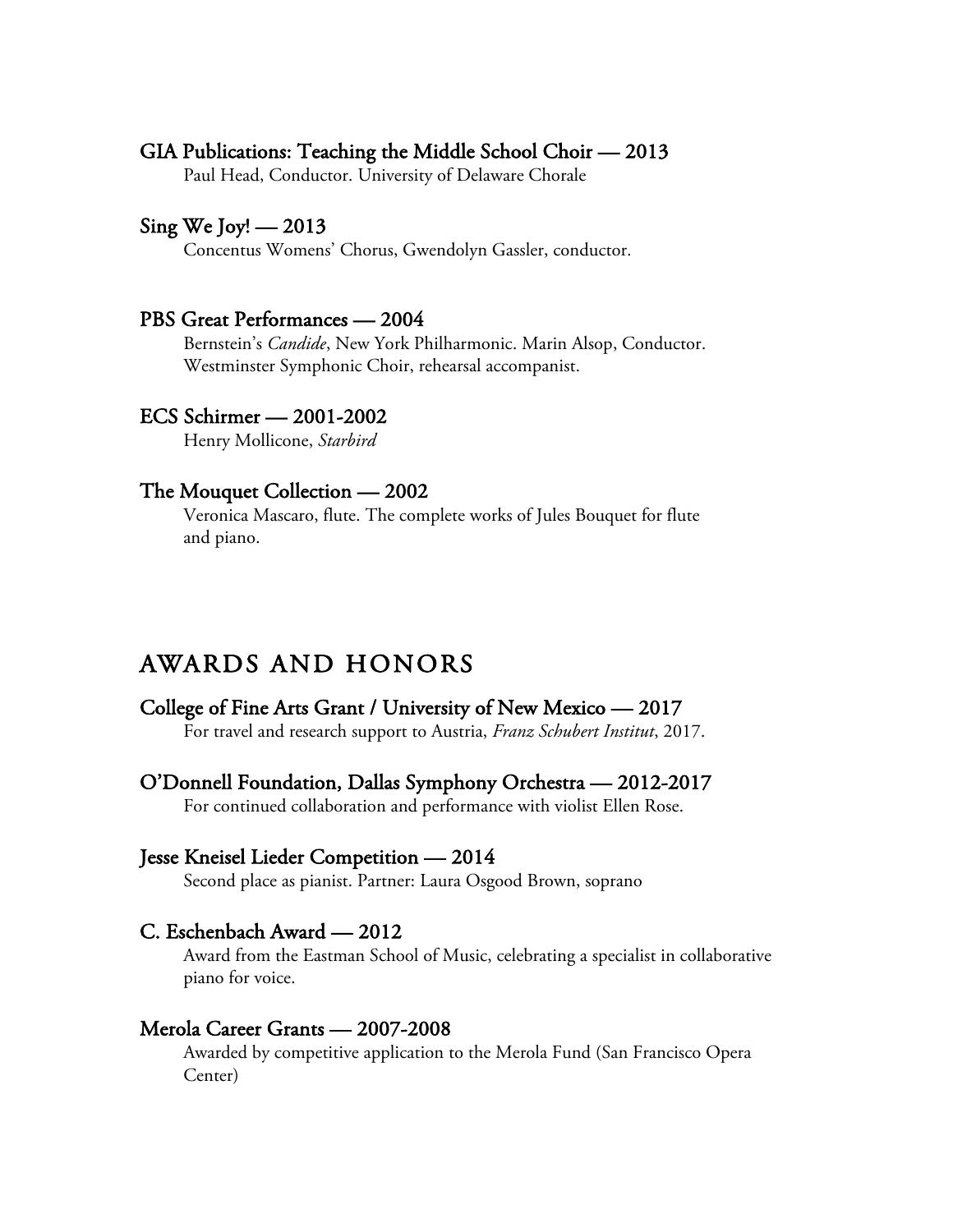### Princeton-Pettoranello Sister City Foundation — 2005

Italian language immersion

Continued study of composers at the *Accademia Santa Cecilia* (Rome) Research at the Liceo Nazionale and the Conservatorio G. Martini

Lotte Lehmann Award — 2004<br>Audience Prize for Best Accompanist, "Cybersing"

### Five County Arts Commission — 2004

Commission of a chamber music work

### Presser Foundation — 2004

Commission of a chamber music work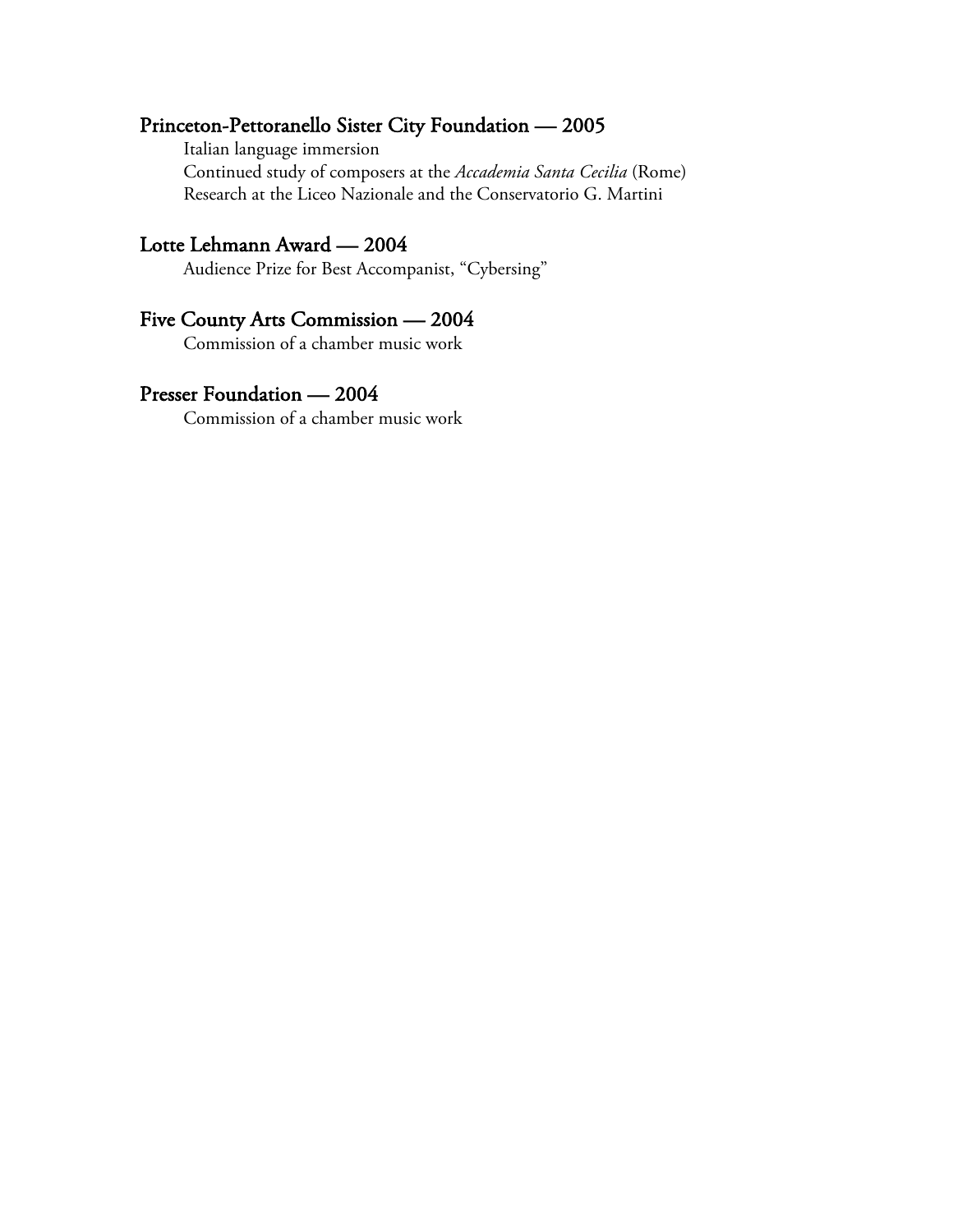### LANGUAGE STUDY

### Mandarin Chinese (beginning) — 2012-present

Beginning studies with Zheng Yuan and Feng Ying Cui, Beijing and USA Continuing studies with Helen Zhibing Huang, Rochester, NY Tutoring with Grace Hsu, Albuquerque, NM (2016)

### Hungarian (beginning) — 2011-present

Beginning studies with Majoros Szidónia, University of Budapest Eastman School of Music, DMA Lecture Recital, *Inside Bartók's Castle*

### Czech (beginning) — 2006-present

Beginning studies, Ada Slivanskà

### Russian (beginning) — 2004-present

Beginning studies and IPA, Kenneth Griffiths, Tanglewood Music Center

### German (fluent) — 2001-present

Four semesters of Intensive German, Oberlin College (2000 - 2001) Language Immersion, Vienna and Mödling (2000) *Westminster Festival of Song*, German Poetry Course (2003) Private tutoring with Dr. John Sweet (2003-2004) and J.J. Penna (2004) Study of German Poetry, Lindsay Christiansen (2003 - 2005) Assistant Professor of Diction and Languages (2006-2007) Language-Diction Coachings with Ulrike Shapiro (2007-2010) Lanuage-Diction Coachings at Franz Schubert Institut (2017)

### Italian (fluent) — 1998-present

Oberlin at Casalmaggiore, beginning Italian classes (1998, 2000, 2001) Private tutoring with Dr. John Sweet (2003-2004) Diction study with J.J. Penna (2004) *Centro Studi Italiani*, language immersion: *False Beginner - Intermediate* (2005) Assistant Professor of Diction and Languages (2006-2007) Language-Diction Coachings with Corradina Caporello (2007-2010) *Centro Studi Italiani*, immersion: *Intermediate - Advanced* (2011), *Fluent* (2012) Graduate Instructor of Italian Diction, Eastman School of Music (2012)

### French (advanced) — 1993-present

Coaching with Susan Manoff, Paris Conservatory (2018) Language Immersion, Paris and Lyon, France (1995) Intermediate and Advanced Studies and Conversation, Oberlin (1998-1999) Diction, poets and forms study with J.J. Penna (2004-2005) Assistant Professor of Diction and Languages (2006-2007) Instructor of French Diction, *Opera in the Ozarks* (2009-2010)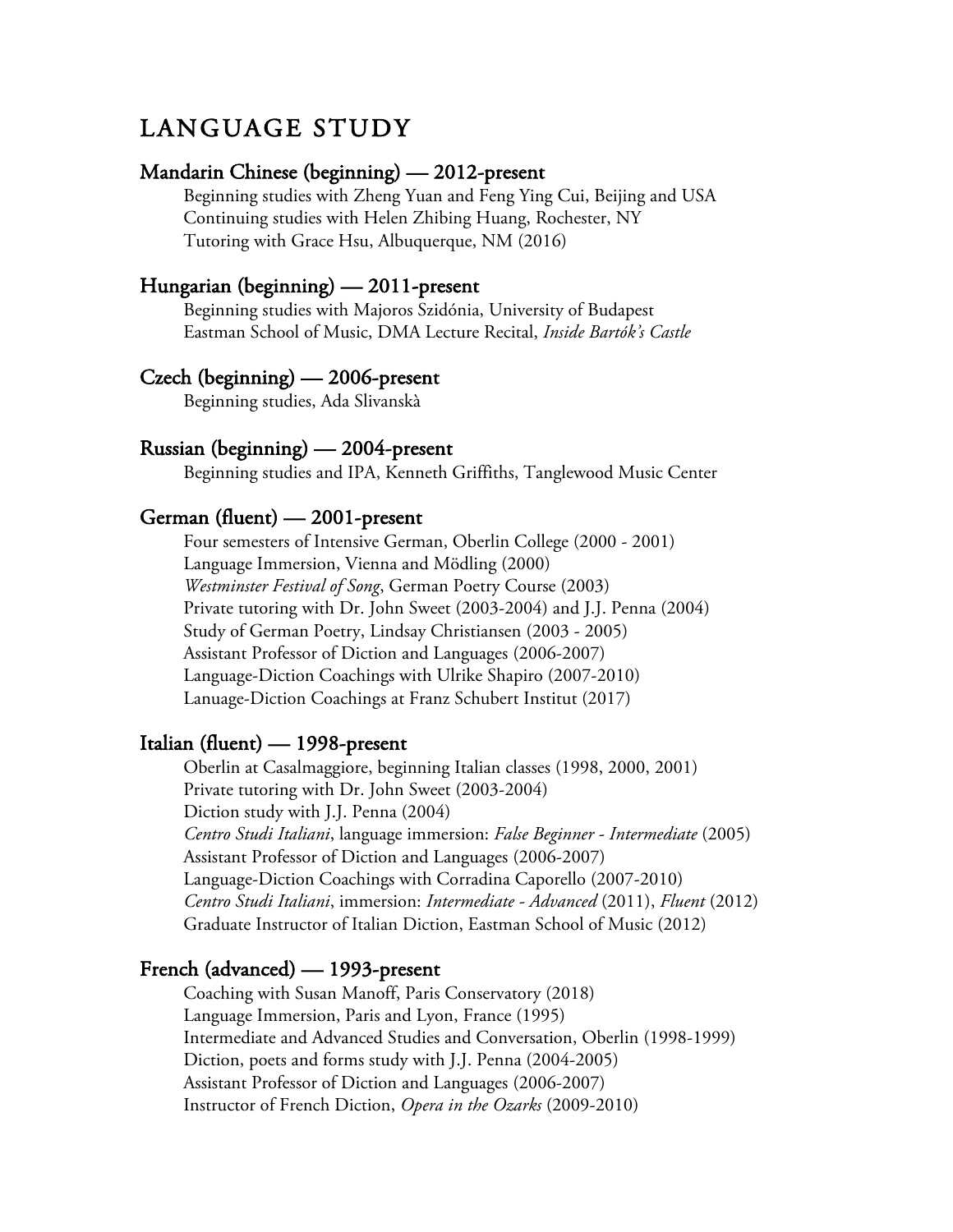### ORATORIO and CHORAL

### I have been contracted to play, conduct(\*), or prepare the following oratorios in their entirety:

| Bach, $J.S.1$ | Wo soll lich fliehn hin, $BWV5$ (*)        |
|---------------|--------------------------------------------|
|               | Ich hatte viel Bekümmernis, BWV 21 (*)     |
|               | Ich habe genug, BWV 82 (*)                 |
|               | Jauchzet Gott in allen Landen, BWV 51      |
|               | Ihr, die ihr euch  Christo nennet, BWV 164 |
|               | Erschallet, ihr Lieder, BWV 172 (*)        |
|               | Peasant Cantata, BWV 212                   |
|               | Lobet den Herrn, BWV 230                   |
|               | Magnificat, BWV 243 (*)                    |
|               | Matthäus-Passion, BWV 244                  |
|               | Johannes-Passion, BWV 245                  |
| Beethoven     | Missa Solemnis                             |
|               | Choral Symphony                            |
|               | Choral Fantasy                             |
| Bingen        | Antiphonae di Spiritu Sancto               |
| <b>Brahms</b> | Ein deutsches Requiem                      |
| Byrd          | Mass for Three Voices (*)                  |
| Cummings      | Magnificat (2014)                          |
| Gilbert       | $Tsubimi (*)$                              |
| Fauré         | Requiem                                    |
| Handel        | Dixit Dominus                              |
|               | Gloria                                     |
|               | Messiah                                    |
|               | Judas Maccabeus                            |
| Hermann       | Three Choruses for SATB Choir              |
| Monteverdi    | Vesperi della beata Vergine (1610)         |
| Mozart        | Vesperae Solennes de Confessorae (*)       |
| Pergolesi     | Stabat Mater (*)                           |
| Pinkham       | Christmas Cantata                          |
| Schubert      | Mass in G Major                            |
| Schütz        | Requiem                                    |
| Schnittke     | Requiem                                    |
| Susa          | Christmas in the Southwest $(*)$           |
| Vivaldi       | Gloria                                     |

 

<sup>&</sup>lt;sup>1</sup> Listed by BWV number, not in alphabetical order by title.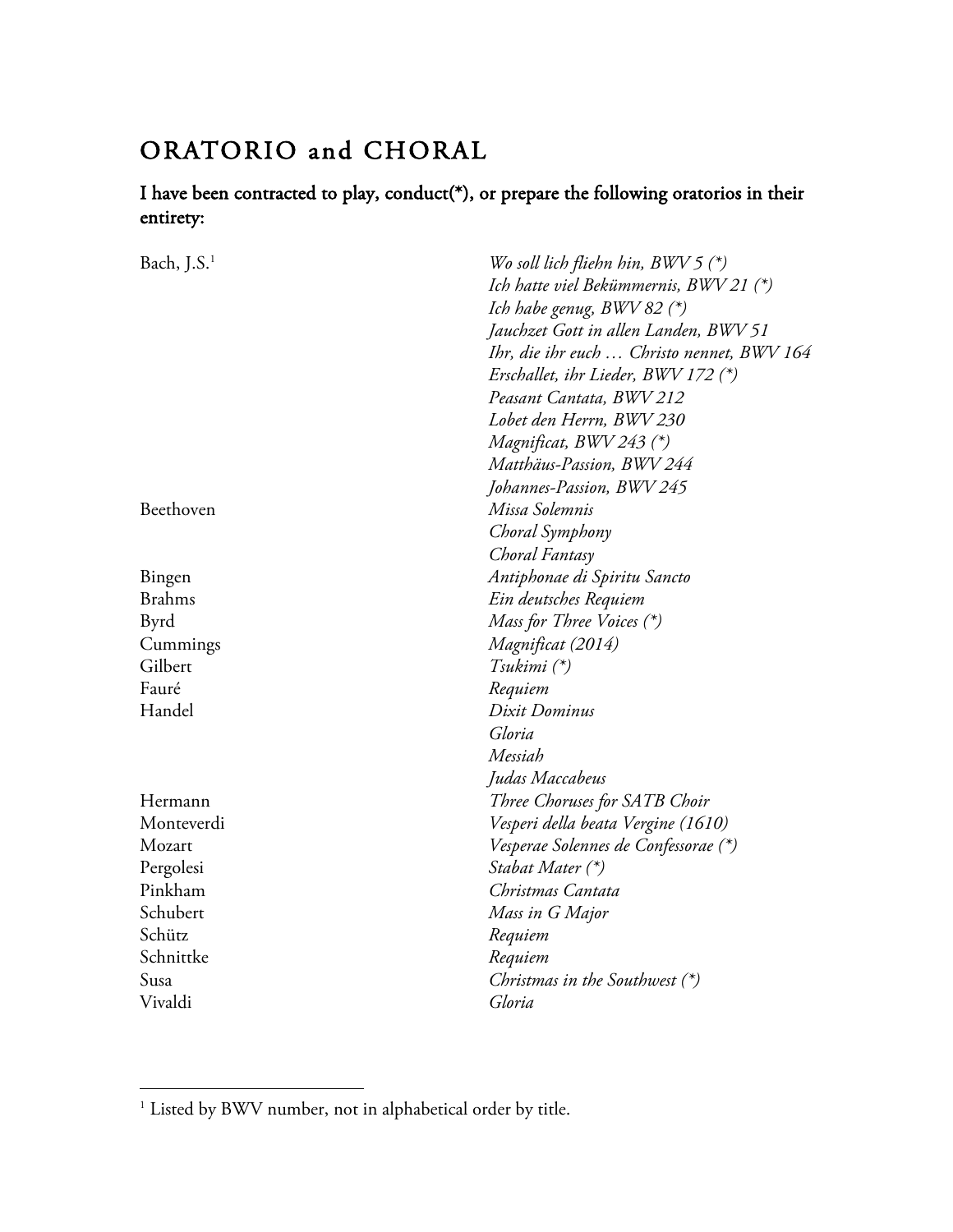## OPERATIC REPERTOIRE

### I have been contracted to play and prepare the following operas in their entirety:

| Adamo                    | Little Women                       |
|--------------------------|------------------------------------|
| Anthology                | Trump'ed: Making Opera Great Again |
| Armenieta                | Bless Me, Ultima                   |
| Barber                   | Antony and Cleopatra               |
|                          | A Hand of Bridge                   |
| Bernstein                | Candide                            |
| Bellini                  | La Sonnambula                      |
|                          | Norma                              |
| Berg                     | Wozzeck                            |
| <b>Bizet</b>             | Carmen                             |
| Bizet - Brook - Constant | La tragédie de Carmen              |
| <b>Britten</b>           | A Midsummer Night's Dream          |
|                          | Albert Herring                     |
|                          | The Turn of the Screw              |
| <b>Brown</b>             | The Last Five Years                |
| Ching                    | <b>Speed Dating Tonight!</b>       |
| Cimarosa                 | Il matrimonio segreto              |
| Donizetti                | Don Pasquale                       |
|                          | L'elisir d'amore                   |
|                          | Lucia di Lammermoor                |
| Debussy – Brook          | Impressions of Pelleas             |
| Floyd                    | Susannah                           |
| Gluck                    | Orfeo ed Euridice                  |
|                          | Paride ed Elena                    |
| Golijov                  | Ainadamar                          |
| Gounod                   | Faust                              |
| Händel                   | Giulio Cesare                      |
|                          | Alcina                             |
|                          | Oreste                             |
|                          | Orlando                            |
|                          | Flying off the Handel              |
| Hakenberg                | Schau nicht zurück, Orfeo!         |
| Illick                   | UnShakeable                        |
| Leoncavallo              | I Pagliacci                        |
| Mascagni                 | Cavelleria Rusticana               |
| Massenet                 | Manon                              |
| Menotti                  | The Old Maid and the Thief         |
|                          | The Medium                         |
|                          | The Consul                         |
|                          |                                    |